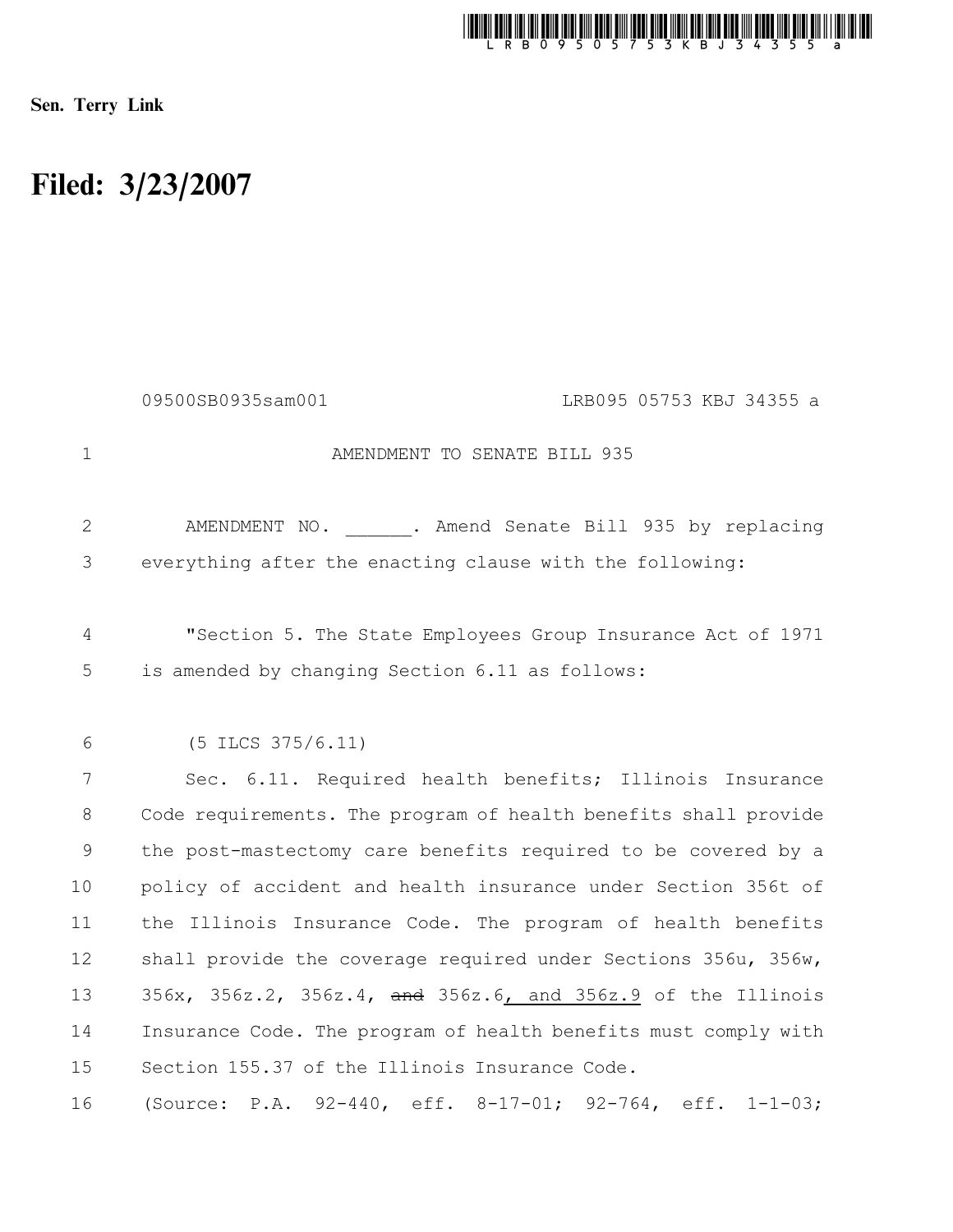09500SB0935sam001 -2- LRB095 05753 KBJ 34355 a

93-102, eff. 1-1-04; 93-853, eff. 1-1-05.) 1

Section 10. The Counties Code is amended by changing Section 5-1069.3 as follows: 2 3

(55 ILCS 5/5-1069.3) 4

Sec. 5-1069.3. Required health benefits. If a county, including a home rule county, is a self-insurer for purposes of providing health insurance coverage for its employees, the coverage shall include coverage for the post-mastectomy care benefits required to be covered by a policy of accident and health insurance under Section 356t and the coverage required under Sections 356u, 356w, 356x, and 356z.6, and 356z.9 of the Illinois Insurance Code. The requirement that health benefits be covered as provided in this Section is an exclusive power and function of the State and is a denial and limitation under Article VII, Section 6, subsection (h) of the Illinois Constitution. A home rule county to which this Section applies must comply with every provision of this Section. 5 6 7 8 9 10 11 12 13 14 15 16 17

(Source: P.A. 93-853, eff. 1-1-05.) 18

- Section 15. The Illinois Municipal Code is amended by changing Section 10-4-2.3 as follows: 19 20
- (65 ILCS 5/10-4-2.3) 21

Sec. 10-4-2.3. Required health benefits. If a 22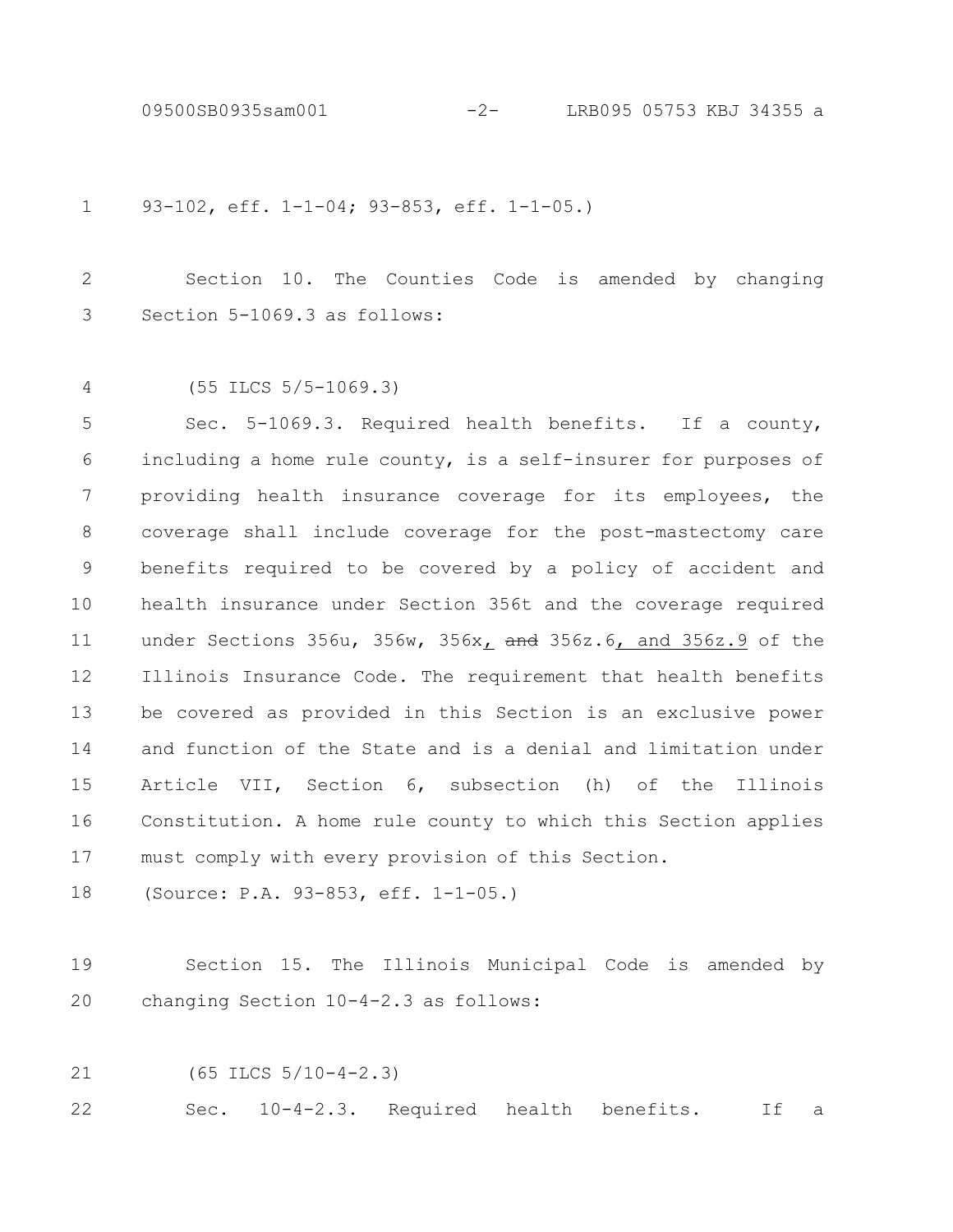09500SB0935sam001 -3- LRB095 05753 KBJ 34355 a

municipality, including a home rule municipality, is a self-insurer for purposes of providing health insurance coverage for its employees, the coverage shall include coverage for the post-mastectomy care benefits required to be covered by a policy of accident and health insurance under Section 356t and the coverage required under Sections 356u, 356w, 356x, and 356z.6, and 356z.9 of the Illinois Insurance Code. The requirement that health benefits be covered as provided in this is an exclusive power and function of the State and is a denial and limitation under Article VII, Section 6, subsection (h) of the Illinois Constitution. A home rule municipality to which this Section applies must comply with every provision of this Section. 1 2 3 4 5 6 7 8 9 10 11 12 13

(Source: P.A. 93-853, eff. 1-1-05.) 14

Section 20. The Illinois Insurance Code is amended by adding Section 365z.9 as follows: 15 16

17

(215 ILCS 5/365z.9 new)

Sec. 365z.9. Amino acid-based elemental formulas. 18

(a) A group or individual policy of accident and health insurance or managed care plan amended, delivered, issued, or renewed after the effective date of this amendatory Act of the 95th General Assembly must provide coverage for nonprescription amino acid-based elemental formulas, regardless of delivery method, for the diagnosis and treatment 19 20 21 22 23 24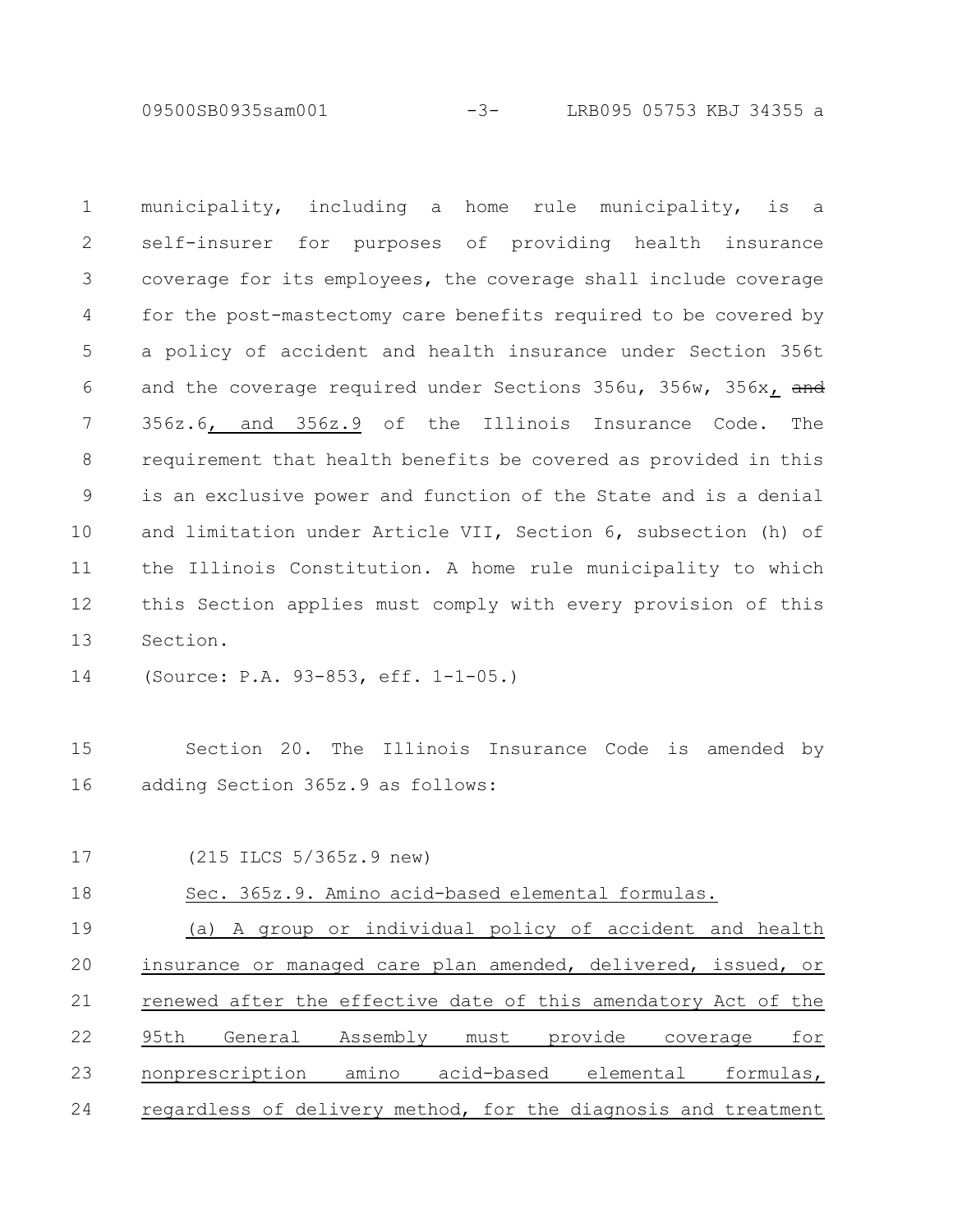of (i) milk protein allergies and intolerances, (ii) eosinophilic disorders, and (iii) impaired absorption of nutrients caused by disorders affecting the absorptive surface, functional length, and motility of the gastrointestinal tract, when the prescribing physician has issued a written order stating that the amino acid-based elemental formula is medically necessary for the treatment of a disease or disorder and is the least restrictive and most cost-effective means for meeting the needs of the patient. 1 2 3 4 5 6 7 8 9

(b) A group or individual policy of accident and health insurance or managed care plan amended, delivered, issued, or renewed after the effective date of this amendatory Act of the 95th General Assembly must provide coverage for specialized amino acid-based elemental formulas, regardless of delivery method, when the prescribing physician has issued a written order stating that such specialized amino acid-based elemental formula is medically necessary for the treatment of a disease or disorder and is the least restrictive and most cost-effective means for meeting the needs of the patient. 10 11 12 13 14 15 16 17 18 19

## Section 25. The Health Maintenance Organization Act is amended by changing Section 5-3 as follows: 20 21

- (215 ILCS 125/5-3) (from Ch. 111 1/2, par. 1411.2) 22
- Sec. 5-3. Insurance Code provisions. 23
- (a) Health Maintenance Organizations shall be subject to 24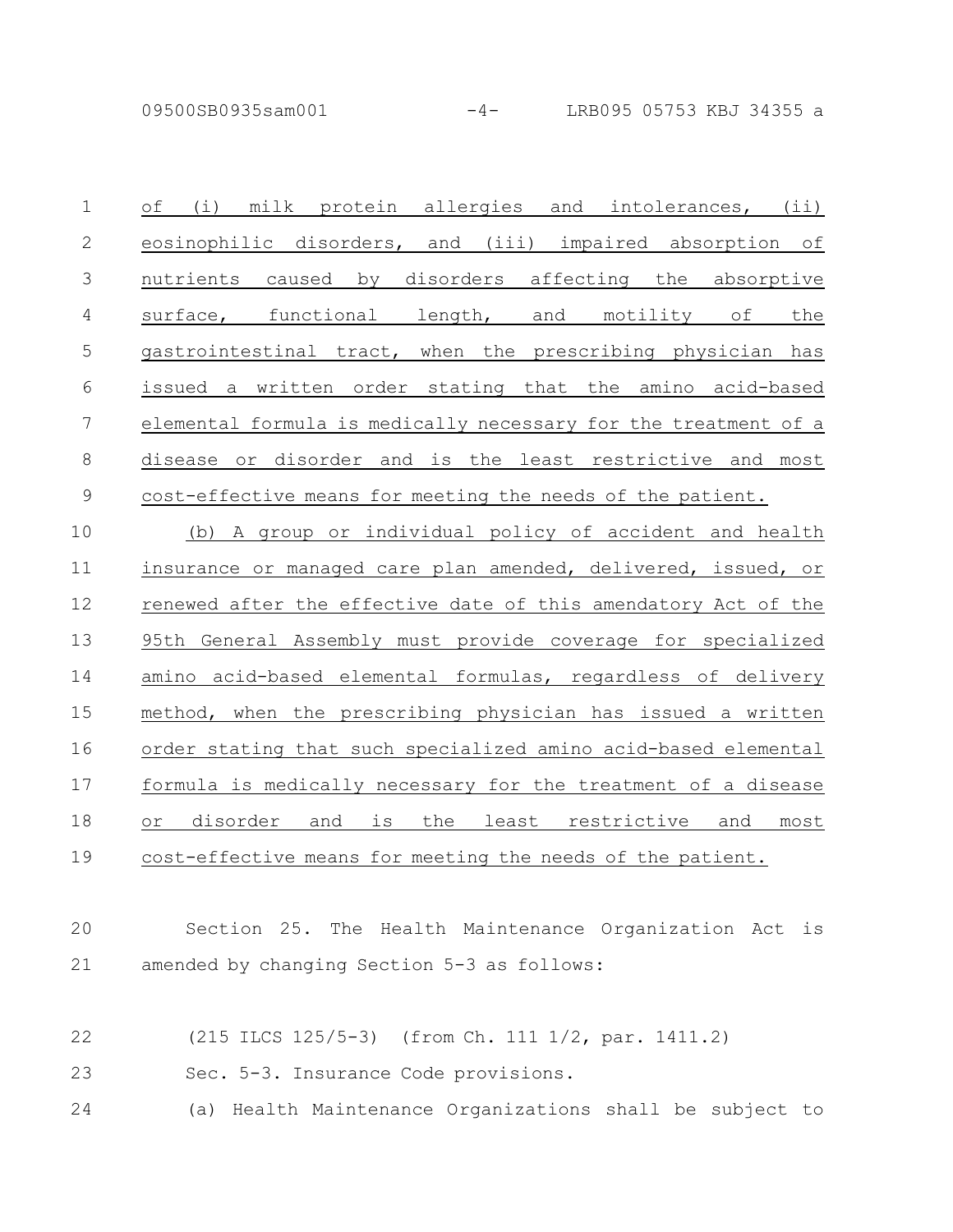09500SB0935sam001 -5- LRB095 05753 KBJ 34355 a

the provisions of Sections 133, 134, 137, 140, 141.1, 141.2, 141.3, 143, 143c, 147, 148, 149, 151, 152, 153, 154, 154.5, 154.6, 154.7, 154.8, 155.04, 355.2, 356m, 356v, 356w, 356x, 356y, 356z.2, 356z.4, 356z.5, 356z.6, 356z.8, 356z.9, 364.01, 367.2, 367.2-5, 367i, 368a, 368b, 368c, 368d, 368e, 370c, 401, 401.1, 402, 403, 403A, 408, 408.2, 409, 412, 444, and 444.1, paragraph (c) of subsection (2) of Section 367, and Articles IIA, VIII 1/2, XII, XII 1/2, XIII, XIII 1/2, XXV, and XXVI of the Illinois Insurance Code. 1 2 3 4 5 6 7 8 9

(b) For purposes of the Illinois Insurance Code, except for Sections 444 and 444.1 and Articles XIII and XIII 1/2, Health Maintenance Organizations in the following categories are deemed to be "domestic companies": 10 11 12 13

(1) a corporation authorized under the Dental Service Plan Act or the Voluntary Health Services Plans Act; 14 15

(2) a corporation organized under the laws of this State; or 16 17

(3) a corporation organized under the laws of another state, 30% or more of the enrollees of which are residents of this State, except a corporation subject to substantially the same requirements in its state of organization as is a "domestic company" under Article VIII 1/2 of the Illinois Insurance Code. 18 19 20 21 22 23

(c) In considering the merger, consolidation, or other acquisition of control of a Health Maintenance Organization pursuant to Article VIII 1/2 of the Illinois Insurance Code, 24 25 26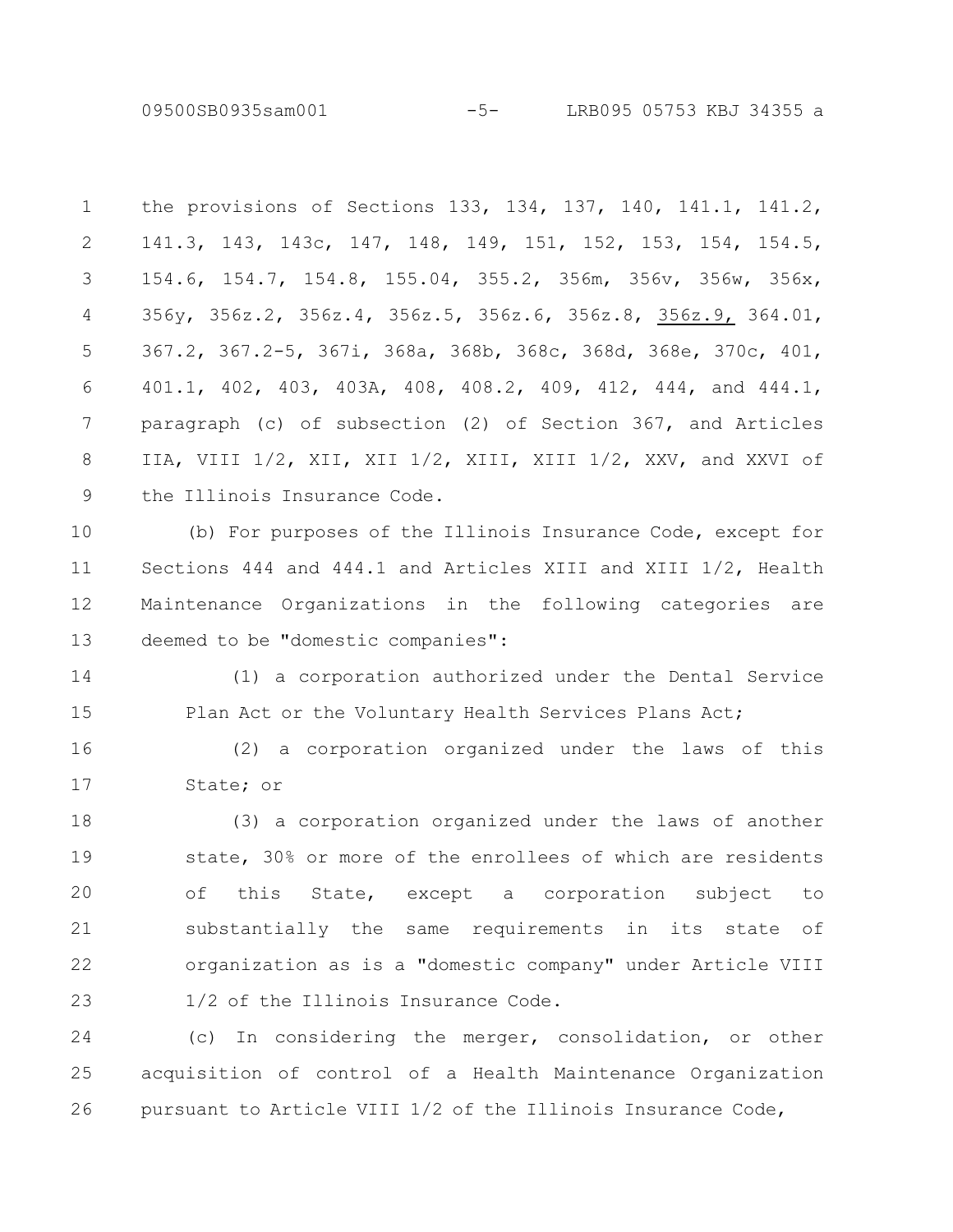(1) the Director shall give primary consideration to the continuation of benefits to enrollees and the financial conditions of the acquired Health Maintenance Organization after the merger, consolidation, or other acquisition of control takes effect;

1

2

3

4

5

(2)(i) the criteria specified in subsection (1)(b) of Section 131.8 of the Illinois Insurance Code shall not apply and (ii) the Director, in making his determination with respect to the merger, consolidation, or other acquisition of control, need not take into account the effect on competition of the merger, consolidation, or other acquisition of control; 6 7 8 9 10 11 12

(3) the Director shall have the power to require the following information: 13 14

(A) certification by an independent actuary of the adequacy of the reserves of the Health Maintenance Organization sought to be acquired; 15 16 17

(B) pro forma financial statements reflecting the combined balance sheets of the acquiring company and the Health Maintenance Organization sought to be acquired as of the end of the preceding year and as of a date 90 days prior to the acquisition, as well as pro forma financial statements reflecting projected combined operation for a period of 2 years; 18 19 20 21 22 23 24

(C) a pro forma business plan detailing an acquiring party's plans with respect to the operation 25 26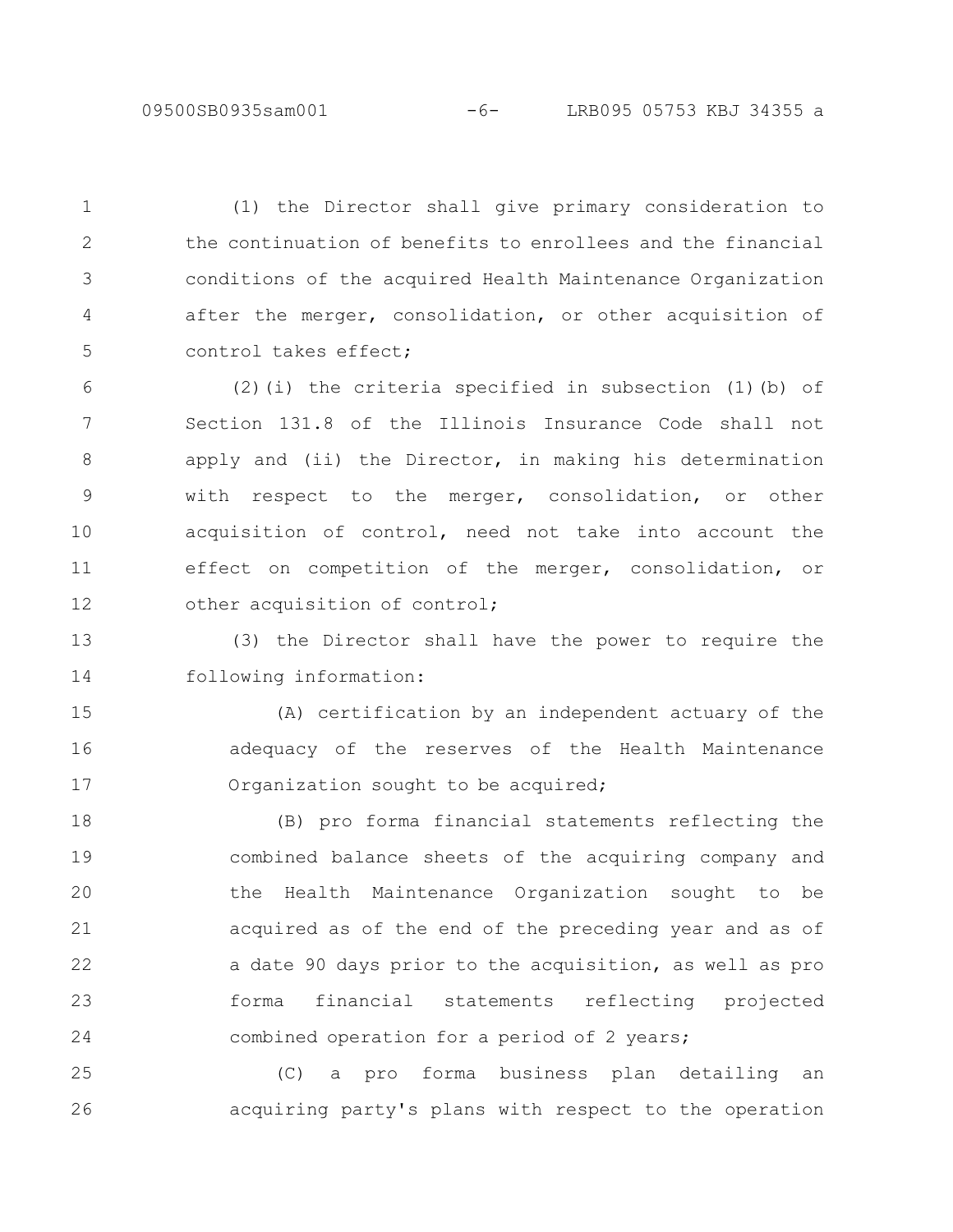of the Health Maintenance Organization sought to be acquired for a period of not less than 3 years; and 1 2

(D) such other information as the Director shall require. 3 4

(d) The provisions of Article VIII 1/2 of the Illinois Insurance Code and this Section 5-3 shall apply to the sale by any health maintenance organization of greater than 10% of its enrollee population (including without limitation the health maintenance organization's right, title, and interest in and to its health care certificates). 5 6 7 8 9 10

(e) In considering any management contract or service agreement subject to Section 141.1 of the Illinois Insurance Code, the Director (i) shall, in addition to the criteria specified in Section 141.2 of the Illinois Insurance Code, take into account the effect of the management contract or service agreement on the continuation of benefits to enrollees and the financial condition of the health maintenance organization to be managed or serviced, and (ii) need not take into account the effect of the management contract or service agreement on competition. 11 12 13 14 15 16 17 18 19 20

(f) Except for small employer groups as defined in the Small Employer Rating, Renewability and Portability Health Insurance Act and except for medicare supplement policies as defined in Section 363 of the Illinois Insurance Code, a Health Maintenance Organization may by contract agree with a group or other enrollment unit to effect refunds or charge additional 21 22 23 24 25 26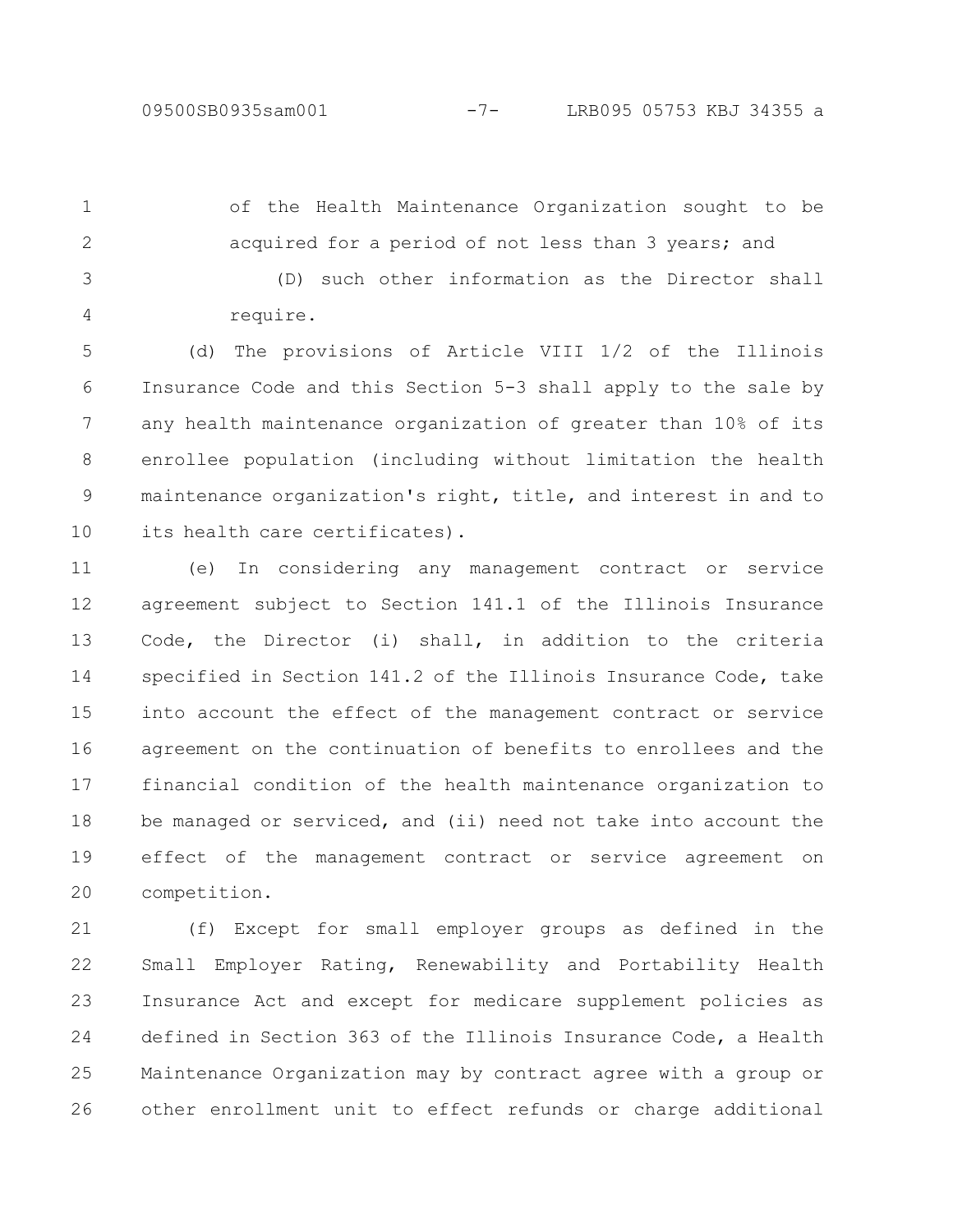1

premiums under the following terms and conditions:

(i) the amount of, and other terms and conditions with respect to, the refund or additional premium are set forth in the group or enrollment unit contract agreed in advance of the period for which a refund is to be paid or additional premium is to be charged (which period shall not be less than one year); and 2 3 4 5 6 7

(ii) the amount of the refund or additional premium shall not exceed 20% of the Health Maintenance Organization's profitable or unprofitable experience with respect to the group or other enrollment unit for the period (and, for purposes of a refund or additional premium, the profitable or unprofitable experience shall be calculated taking into account a pro rata share of the Health Maintenance Organization's administrative and marketing expenses, but shall not include any refund to be made or additional premium to be paid pursuant to this subsection (f)). The Health Maintenance Organization and the group or enrollment unit may agree that the profitable or unprofitable experience may be calculated taking into account the refund period and the immediately preceding 2 plan years. 8 9 10 11 12 13 14 15 16 17 18 19 20 21 22

The Health Maintenance Organization shall include a statement in the evidence of coverage issued to each enrollee describing the possibility of a refund or additional premium, and upon request of any group or enrollment unit, provide to 23 24 25 26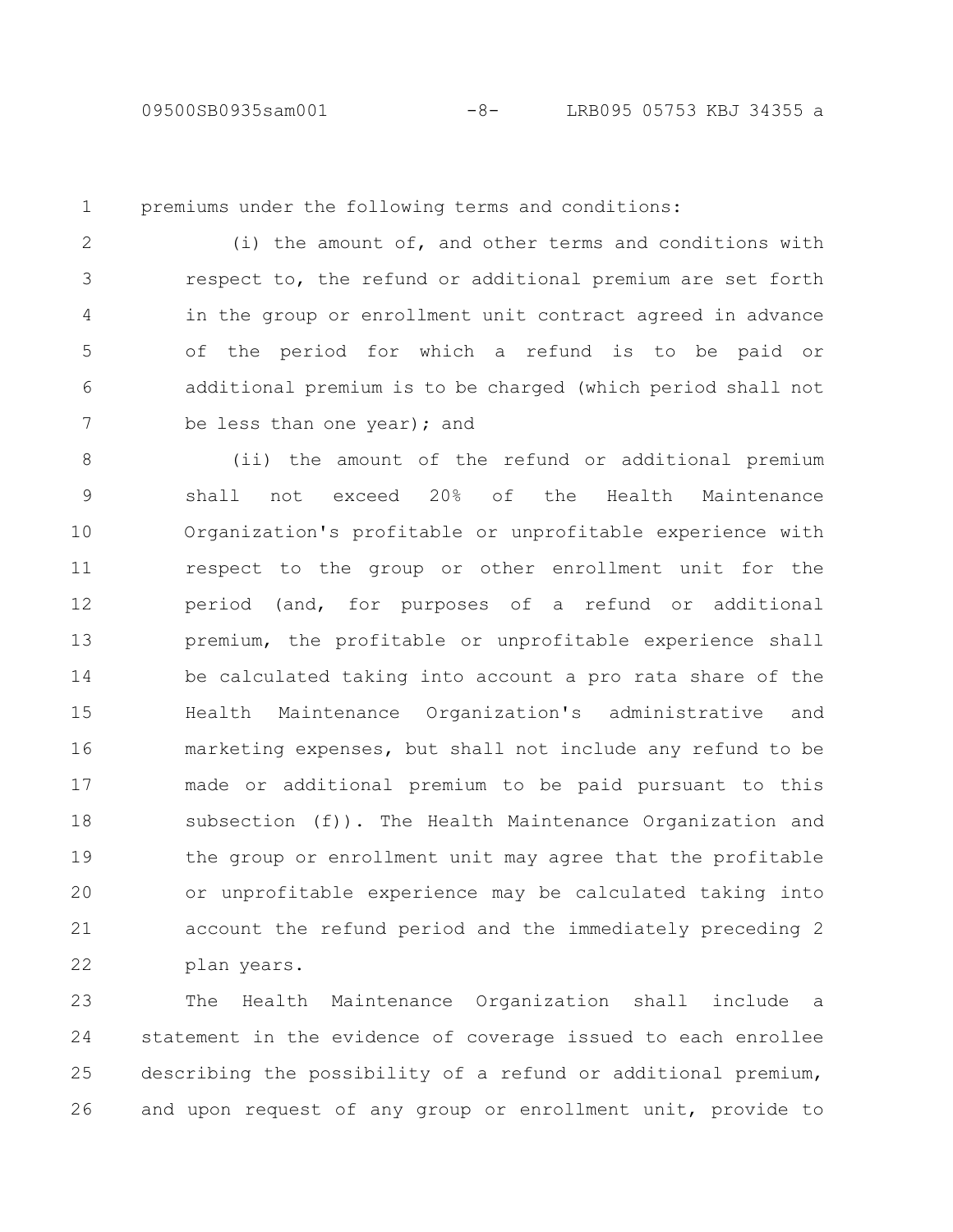09500SB0935sam001 -9- LRB095 05753 KBJ 34355 a

the group or enrollment unit a description of the method used to calculate (1) the Health Maintenance Organization's profitable experience with respect to the group or enrollment unit and the resulting refund to the group or enrollment unit or (2) the Health Maintenance Organization's unprofitable experience with respect to the group or enrollment unit and the resulting additional premium to be paid by the group or enrollment unit. 1 2 3 4 5 6 7 8

In no event shall the Illinois Health Maintenance Organization Guaranty Association be liable to pay any contractual obligation of an insolvent organization to pay any refund authorized under this Section. 9 10 11 12

(Source: P.A. 93-102, eff. 1-1-04; 93-261, eff. 1-1-04; 93-477, eff. 8-8-03; 93-529, eff. 8-14-03; 93-853, eff. 1-1-05; 93-1000, eff. 1-1-05; 94-906, eff. 1-1-07; 94-1076, eff. 12-29-06; revised 1-5-07.) 13 14 15 16

Section 30. The Limited Health Service Organization Act is amended by changing Section 4003 as follows: 17 18

(215 ILCS 130/4003) (from Ch. 73, par. 1504-3) 19

Sec. 4003. Illinois Insurance Code provisions. Limited health service organizations shall be subject to the provisions of Sections 133, 134, 137, 140, 141.1, 141.2, 141.3, 143, 143c, 147, 148, 149, 151, 152, 153, 154, 154.5, 154.6, 154.7, 154.8, 155.04, 155.37, 355.2, 356v, 356z.9, 368a, 401, 401.1, 402, 20 21 22 23 24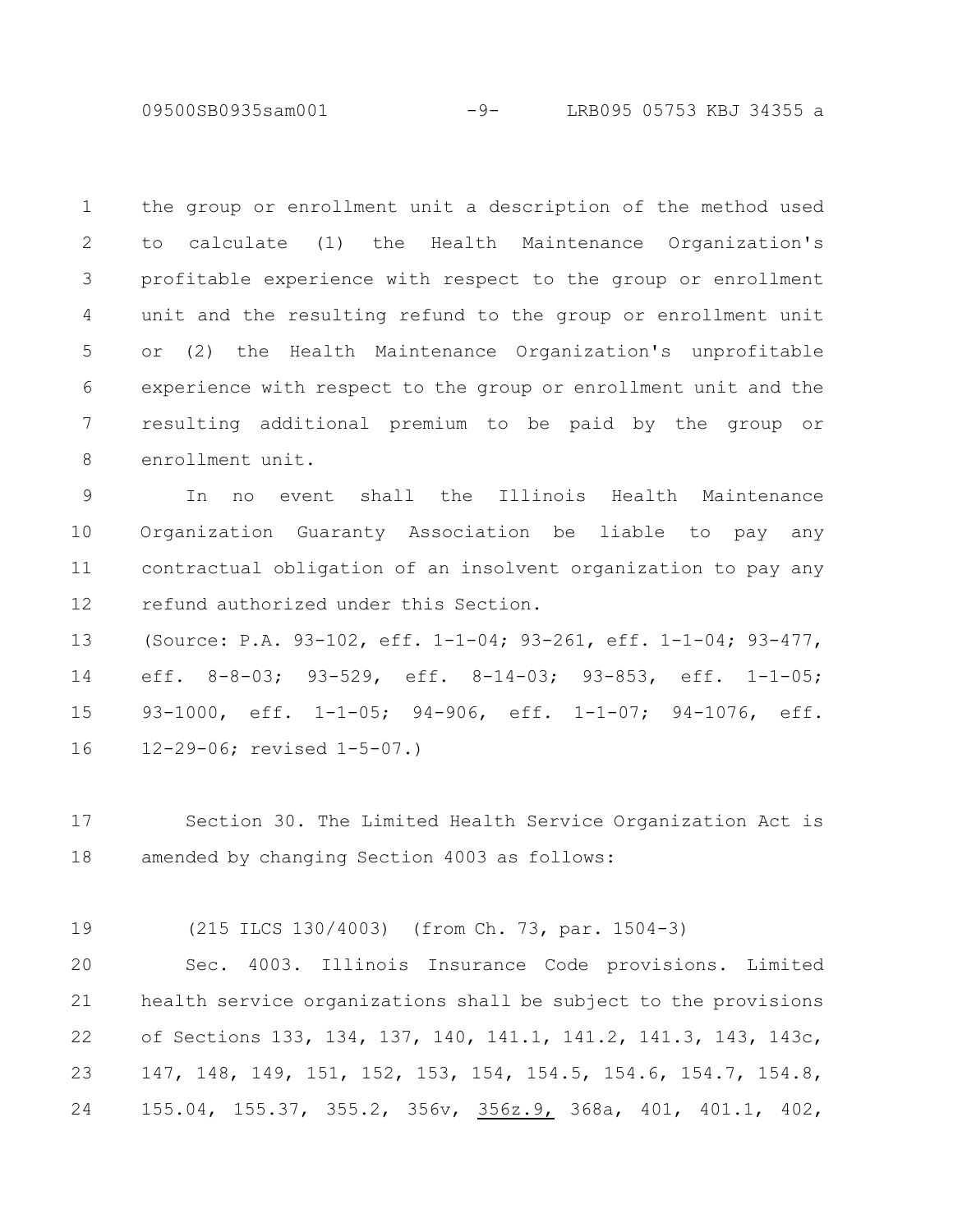09500SB0935sam001 -10- LRB095 05753 KBJ 34355 a

| $\mathbf{1}$ | 403, 403A, 408, 408.2, 409, 412, 444, and 444.1 and Articles   |
|--------------|----------------------------------------------------------------|
| $\mathbf{2}$ | IIA, VIII 1/2, XII, XII 1/2, XIII, XIII 1/2, XXV, and XXVI of  |
| 3            | the Illinois Insurance Code. For purposes of the Illinois      |
| 4            | Insurance Code, except for Sections 444 and 444.1 and Articles |
| 5            | XIII and XIII 1/2, limited health service organizations in the |
| 6            | following categories are deemed to be domestic companies:      |
| 7            | (1) a corporation under the laws of this State; or             |
| 8            | (2) a corporation organized under the laws of another          |
| 9            | state, 30% of more of the enrollees of which are residents     |
| 10           | of this State, except a corporation subject to                 |
| 11           | substantially the same requirements in its state of            |
| 12           | organization as is a domestic company under Article VIII       |
| 13           | 1/2 of the Illinois Insurance Code.                            |
| 14           | (Source: P.A. 91-549, eff. 8-14-99; 91-605, eff. 12-14-99;     |
| 15           | $91-788$ , eff. $6-9-00$ ; $92-440$ , eff. $8-17-01$ .         |

Section 35. The Voluntary Health Services Plans Act is amended by changing Section 10 as follows: 16 17

(215 ILCS 165/10) (from Ch. 32, par. 604) 18

Sec. 10. Application of Insurance Code provisions. Health services plan corporations and all persons interested therein or dealing therewith shall be subject to the provisions of Articles IIA and XII 1/2 and Sections 3.1, 133, 140, 143, 143c, 149, 155.37, 354, 355.2, 356r, 356t, 356u, 356v, 356w, 356x, 356y, 356z.1, 356z.2, 356z.4, 356z.5, 356z.6, 356z.8, 356z.9, 19 20 21 22 23 24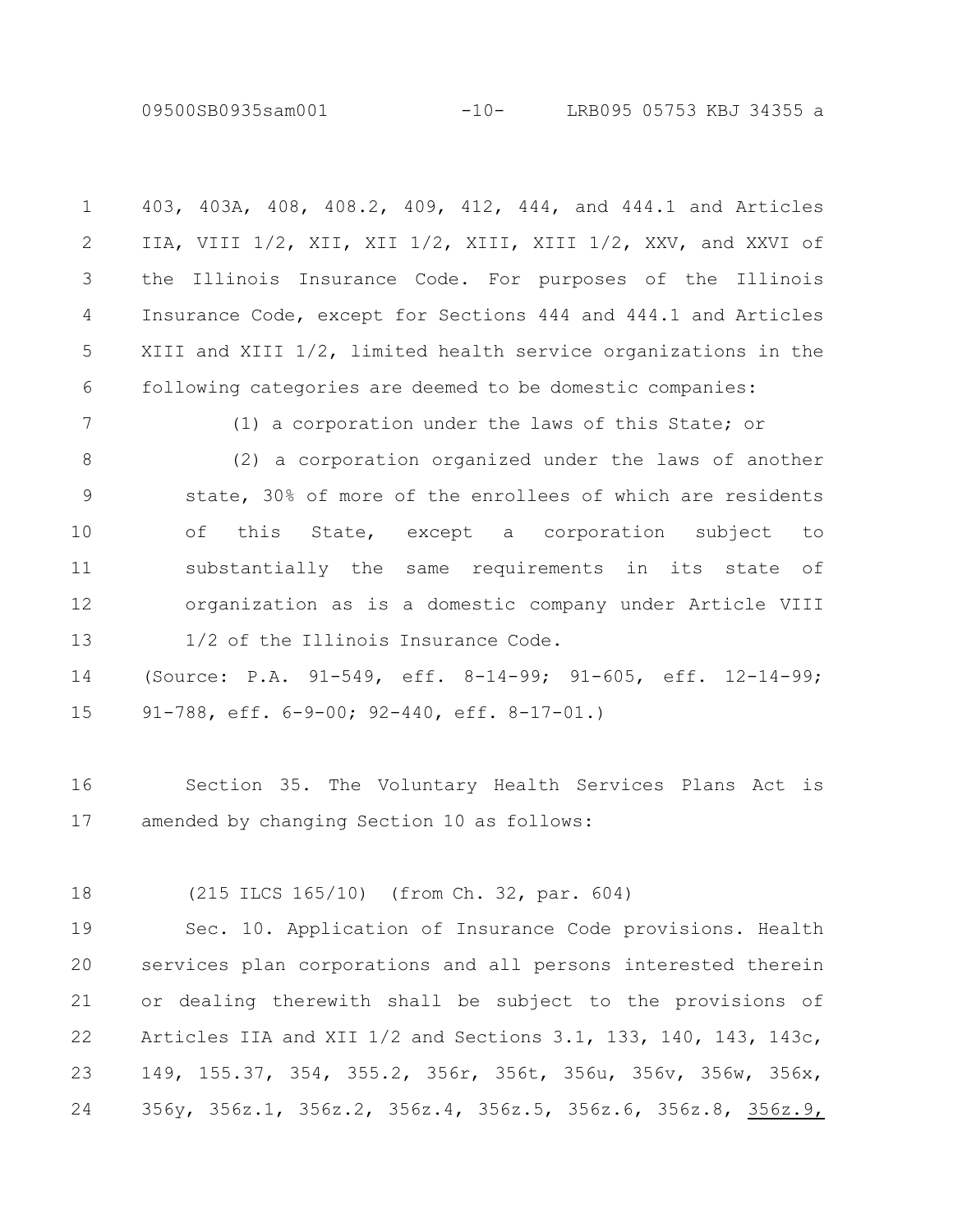09500SB0935sam001 -11- LRB095 05753 KBJ 34355 a

364.01, 367.2, 368a, 401, 401.1, 402, 403, 403A, 408, 408.2, and 412, and paragraphs (7) and (15) of Section 367 of the Illinois Insurance Code. (Source: P.A. 93-102, eff. 1-1-04; 93-529, eff. 8-14-03; 93-853, eff. 1-1-05; 93-1000, eff. 1-1-05; 94-1076, eff.  $12 - 29 - 06.$ 1 2 3 4 5 6

Section 40. The Illinois Public Aid Code is amended by changing Section 5-5 as follows: 7 8

(305 ILCS 5/5-5) (from Ch. 23, par. 5-5) 9

Sec. 5-5. Medical services. The Illinois Department, by rule, shall determine the quantity and quality of and the rate of reimbursement for the medical assistance for which payment will be authorized, and the medical services to be provided, which may include all or part of the following: (1) inpatient hospital services; (2) outpatient hospital services; (3) other laboratory and X-ray services; (4) skilled nursing home services; (5) physicians' services whether furnished in the office, the patient's home, a hospital, a skilled nursing home, or elsewhere; (6) medical care, or any other type of remedial care furnished by licensed practitioners; (7) home health care services; (8) private duty nursing service; (9) clinic services; (10) dental services, including prevention and treatment of periodontal disease and dental caries disease for pregnant women; (11) physical therapy and related services; 10 11 12 13 14 15 16 17 18 19 20 21 22 23 24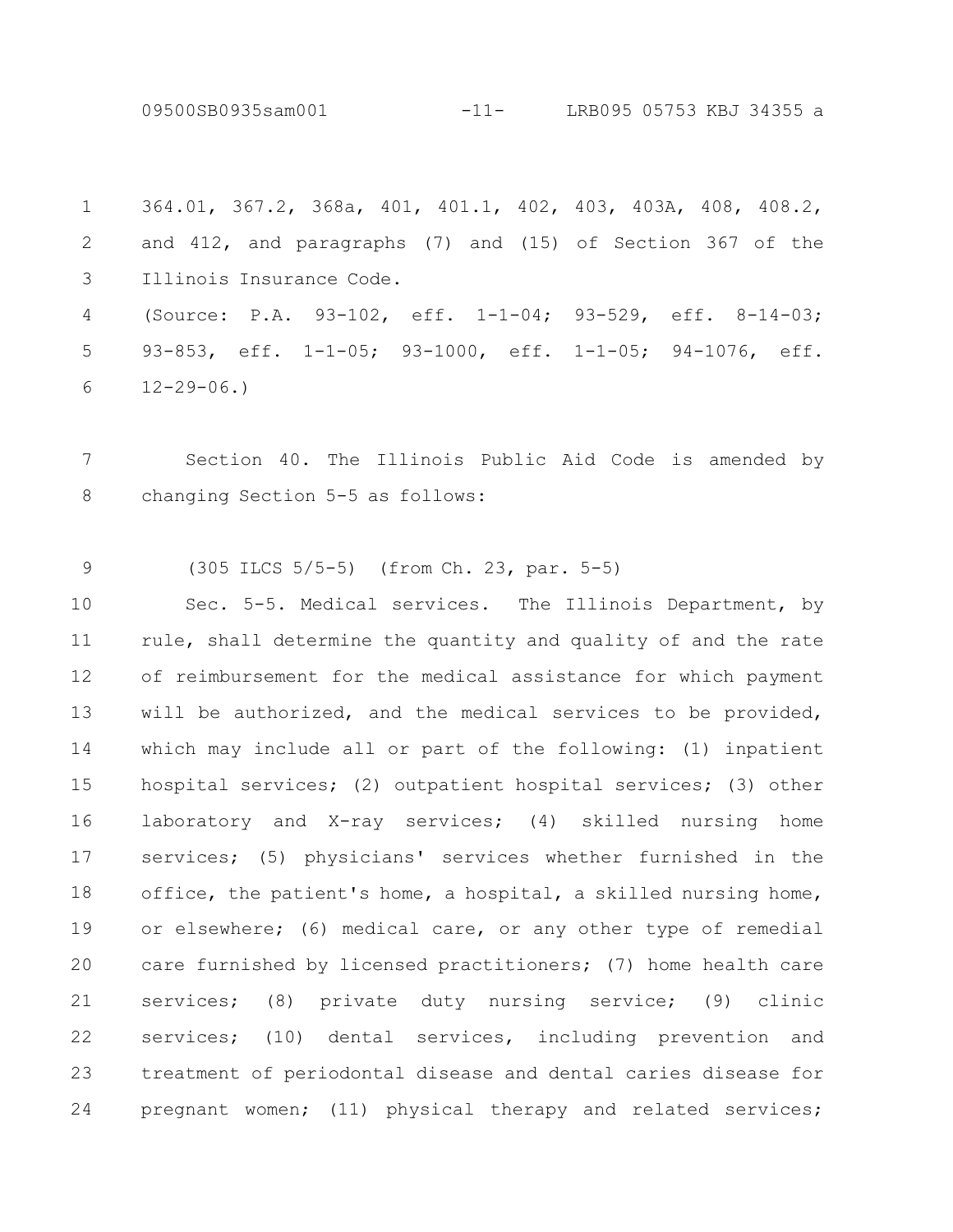09500SB0935sam001 -12- LRB095 05753 KBJ 34355 a

(12) prescribed drugs, dentures, and prosthetic devices; and eyeglasses prescribed by a physician skilled in the diseases of the eye, or by an optometrist, whichever the person may select; (13) other diagnostic, screening, preventive, and rehabilitative services; (14) transportation and such other expenses as may be necessary; (15) medical treatment of sexual assault survivors, as defined in Section 1a of the Sexual Assault Survivors Emergency Treatment Act, for injuries sustained as a result of the sexual assault, including examinations and laboratory tests to discover evidence which may be used in criminal proceedings arising from the sexual assault; (16) the diagnosis and treatment of sickle cell anemia; and (17) any other medical care, and any other type of remedial care recognized under the laws of this State, but not including abortions, or induced miscarriages or premature births, unless, in the opinion of a physician, such procedures are necessary for the preservation of the life of the woman seeking such treatment, or except an induced premature birth intended to produce a live viable child and such procedure is necessary for the health of the mother or her unborn child. The Illinois Department, by rule, shall prohibit any physician from providing medical assistance to anyone eligible therefor under this Code where such physician has been found guilty of performing an abortion procedure in a wilful and wanton manner upon a woman who was not pregnant at the time such abortion procedure was performed. The term "any other type of remedial 1 2 3 4 5 6 7 8 9 10 11 12 13 14 15 16 17 18 19 20 21 22 23 24 25 26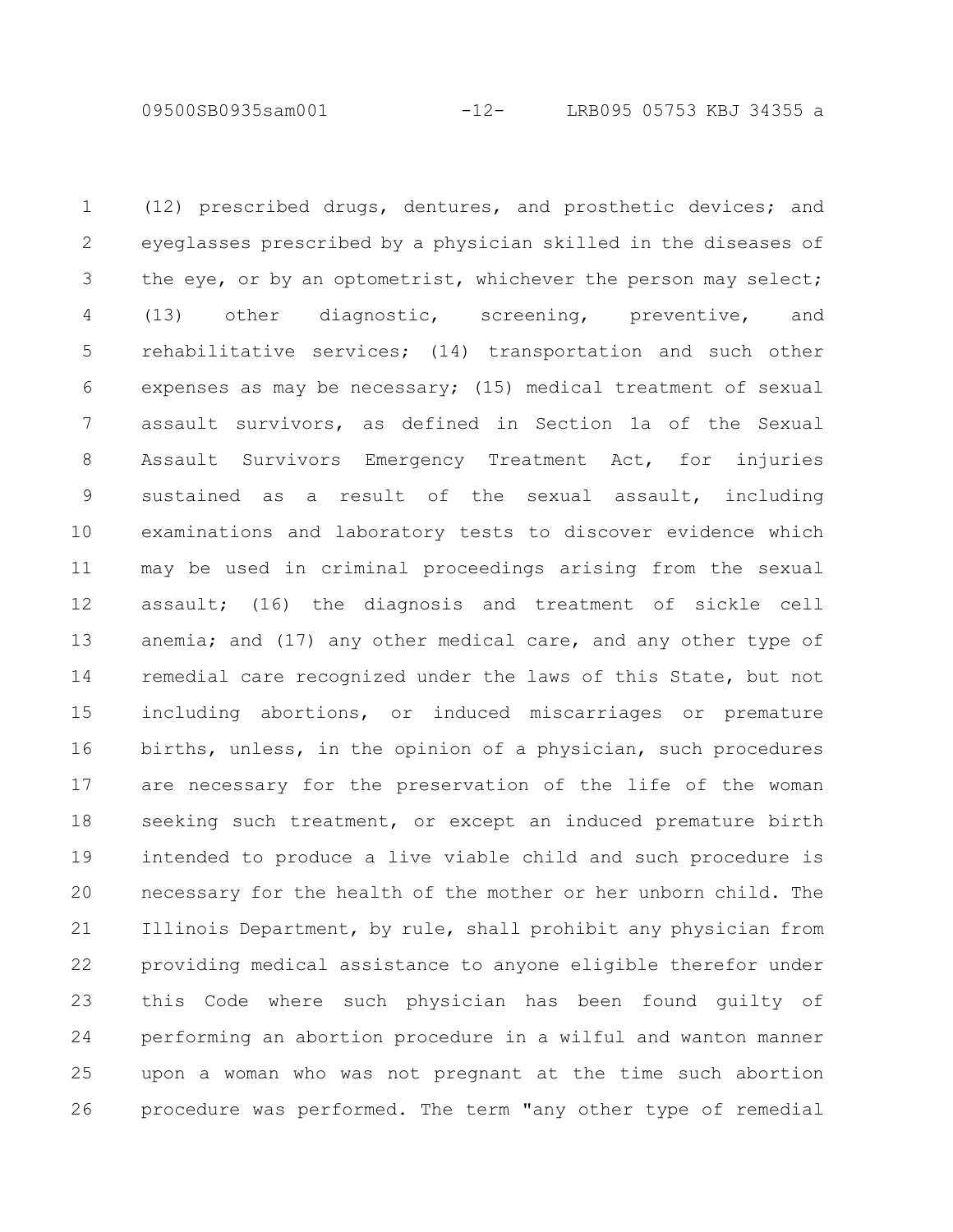09500SB0935sam001 -13- LRB095 05753 KBJ 34355 a

care" shall include nursing care and nursing home service for persons who rely on treatment by spiritual means alone through prayer for healing. 1 2 3

Notwithstanding any other provision of this Section, a comprehensive tobacco use cessation program that includes purchasing prescription drugs or prescription medical devices approved by the Food and Drug administration shall be covered under the medical assistance program under this Article for persons who are otherwise eligible for assistance under this Article. 4 5 6 7 8 9 10

Notwithstanding any other provision of this Code, the Illinois Department may not require, as a condition of payment for any laboratory test authorized under this Article, that a physician's handwritten signature appear on the laboratory test order form. The Illinois Department may, however, impose other appropriate requirements regarding laboratory test order documentation. 11 12 13 14 15 16 17

The **Illinois** Department of Healthcare and Family Services Public Aid shall provide the following services to persons eligible for assistance under this Article who are participating in education, training or employment programs operated by the Department of Human Services as successor to the Department of Public Aid: 18 19 20 21 22 23

(1) dental services, which shall include but not be limited to prosthodontics; and 24 25

26

(2) eyeglasses prescribed by a physician skilled in the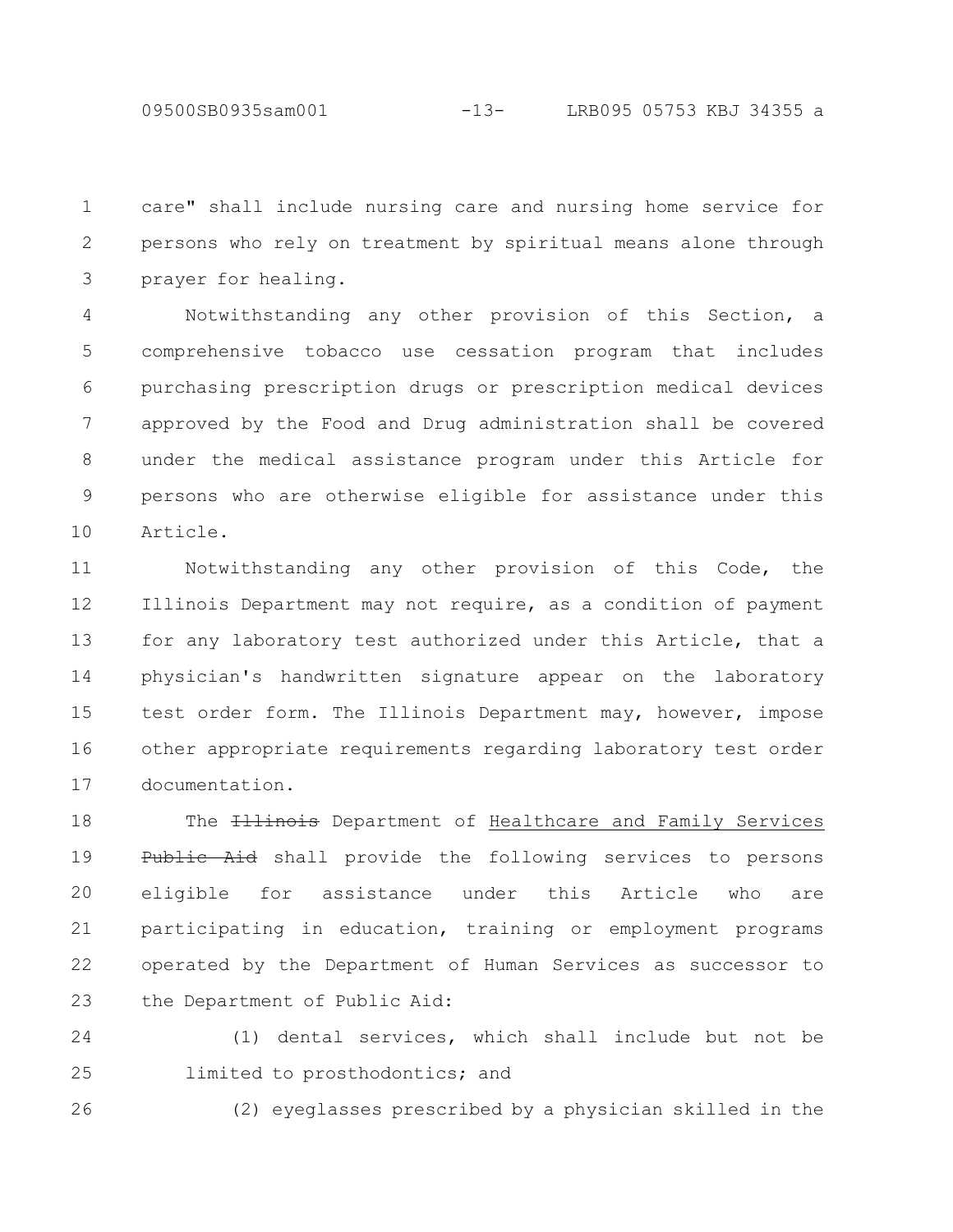26

diseases of the eye, or by an optometrist, whichever the person may select. 1 2

The Illinois Department, by rule, may distinguish and classify the medical services to be provided only in accordance with the classes of persons designated in Section 5-2. 3 4 5

The Department of Healthcare and Family Services must provide coverage for nonprescription amino acid-based elemental formulas, regardless of delivery method, for the diagnosis and treatment of (i) milk protein allergies and intolerances, (ii) eosinophilic disorders, and (iii) impaired absorption of nutrients caused by disorders affecting the absorptive surface, functional length, and motility of the gastrointestinal tract, when the prescribing physician has issued a written order stating that the amino acid-based elemental formula is medically necessary for the treatment of a disease or disorder and is the least restrictive and most cost-effective means for meeting the needs of the patient. 6 7 8 9 10 11 12 13 14 15 16 17

The Department of Healthcare and Family Services must provide coverage for specialized amino acid-based elemental formulas, regardless of delivery method, when the prescribing physician has issued a written order stating that such specialized amino acid-based elemental formula is medically necessary for the treatment of a disease or disorder and is the least restrictive and most cost-effective means for meeting the needs of the patient. 18 19 20 21 22 23 24 25

The Illinois Department shall authorize the provision of,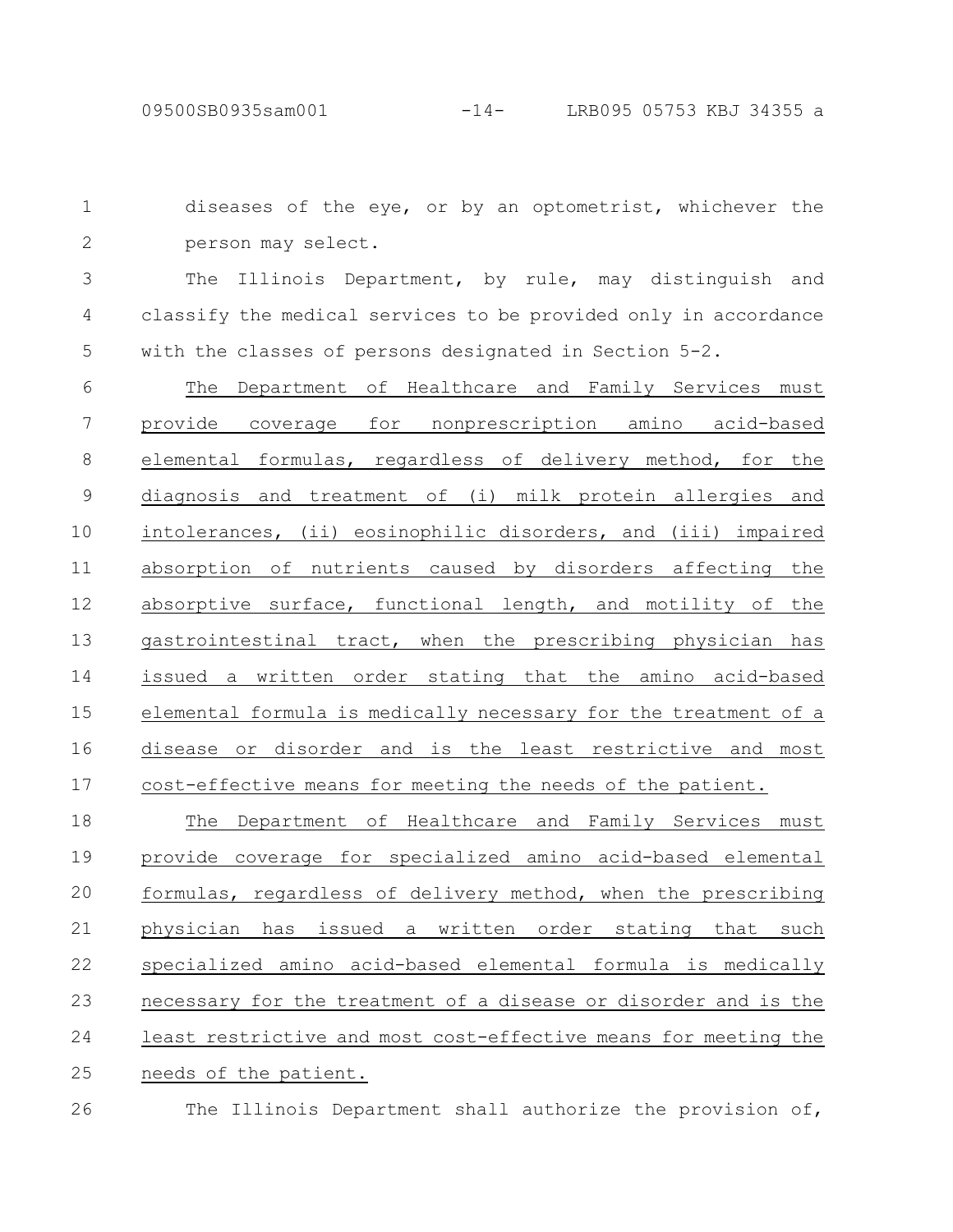09500SB0935sam001 -15- LRB095 05753 KBJ 34355 a

and shall authorize payment for, screening by low-dose mammography for the presence of occult breast cancer for women 35 years of age or older who are eligible for medical assistance under this Article, as follows: a baseline mammogram for women 35 to 39 years of age and an annual mammogram for women 40 years of age or older. All screenings shall include a physical breast exam, instruction on self-examination and information regarding the frequency of self-examination and its value as a preventative tool. As used in this Section, "low-dose mammography" means the x-ray examination of the breast using equipment dedicated specifically for mammography, including the x-ray tube, filter, compression device, image receptor, and cassettes, with an average radiation exposure delivery of less than one rad mid-breast, with 2 views for each breast. 1 2 3 4 5 6 7 8 9 10 11 12 13 14 15

Any medical or health care provider shall immediately recommend, to any pregnant woman who is being provided prenatal services and is suspected of drug abuse or is addicted as defined in the Alcoholism and Other Drug Abuse and Dependency Act, referral to a local substance abuse treatment provider licensed by the Department of Human Services or to a licensed hospital which provides substance abuse treatment services. The Department of Healthcare and Family Services Public Aid shall assure coverage for the cost of treatment of the drug abuse or addiction for pregnant recipients in accordance with the Illinois Medicaid Program in conjunction with the 16 17 18 19 20 21 22 23 24 25 26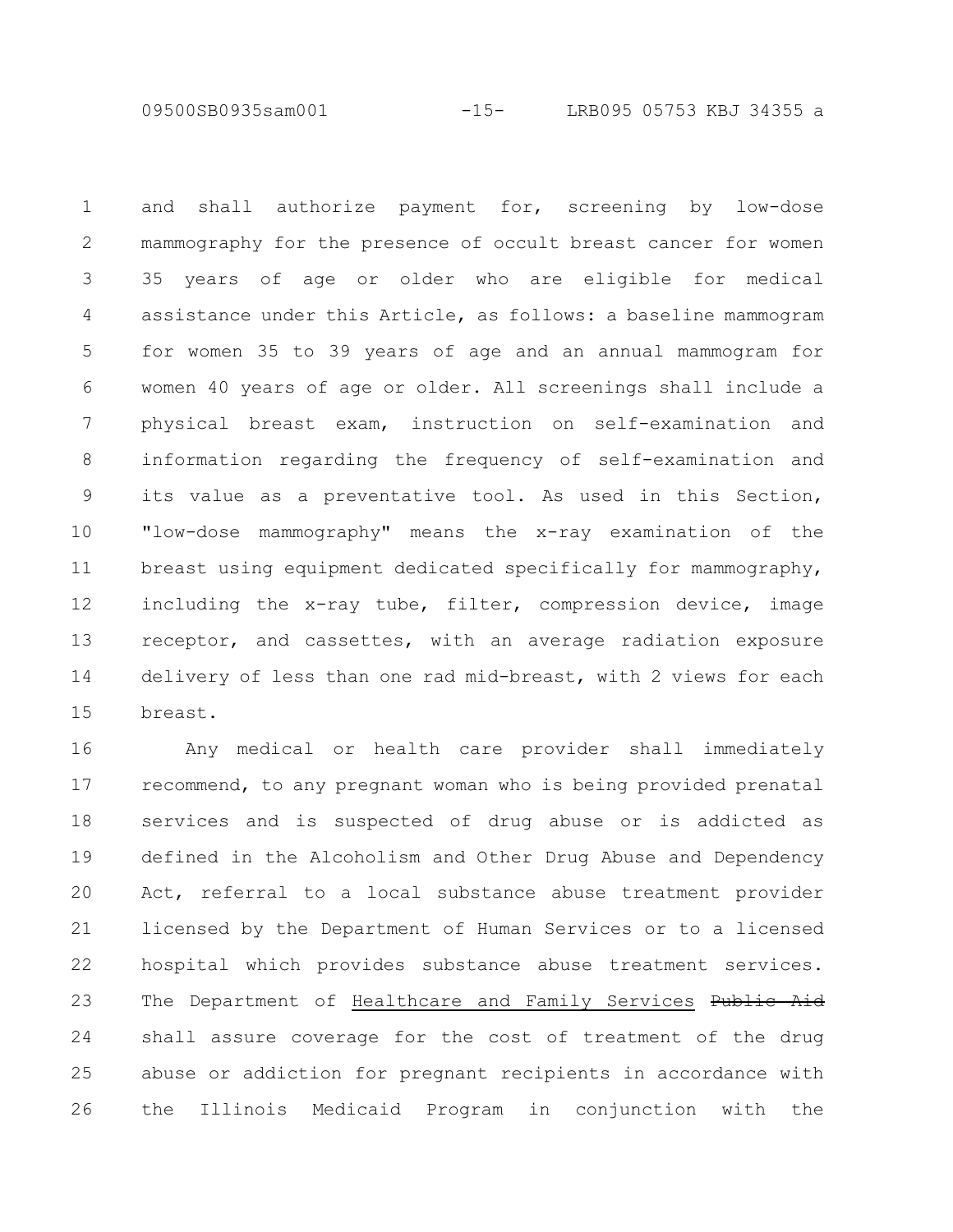Department of Human Services. 1

All medical providers providing medical assistance to pregnant women under this Code shall receive information from the Department on the availability of services under the Drug Free Families with a Future or any comparable program providing case management services for addicted women, including information on appropriate referrals for other social services that may be needed by addicted women in addition to treatment for addiction. 2 3 4 5 6 7 8 9

The Illinois Department, in cooperation with the Departments of Human Services (as successor to the Department of Alcoholism and Substance Abuse) and Public Health, through a public awareness campaign, may provide information concerning treatment for alcoholism and drug abuse and addiction, prenatal health care, and other pertinent programs directed at reducing the number of drug-affected infants born to recipients of medical assistance. 10 11 12 13 14 15 16 17

Neither the *Illinois* Department of Healthcare and Family Services Public Aid nor the Department of Human Services shall sanction the recipient solely on the basis of her substance abuse. 18 19 20 21

The Illinois Department shall establish such regulations governing the dispensing of health services under this Article as it shall deem appropriate. The Department should seek the advice of formal professional advisory committees appointed by the Director of the Illinois Department for the purpose of 22 23 24 25 26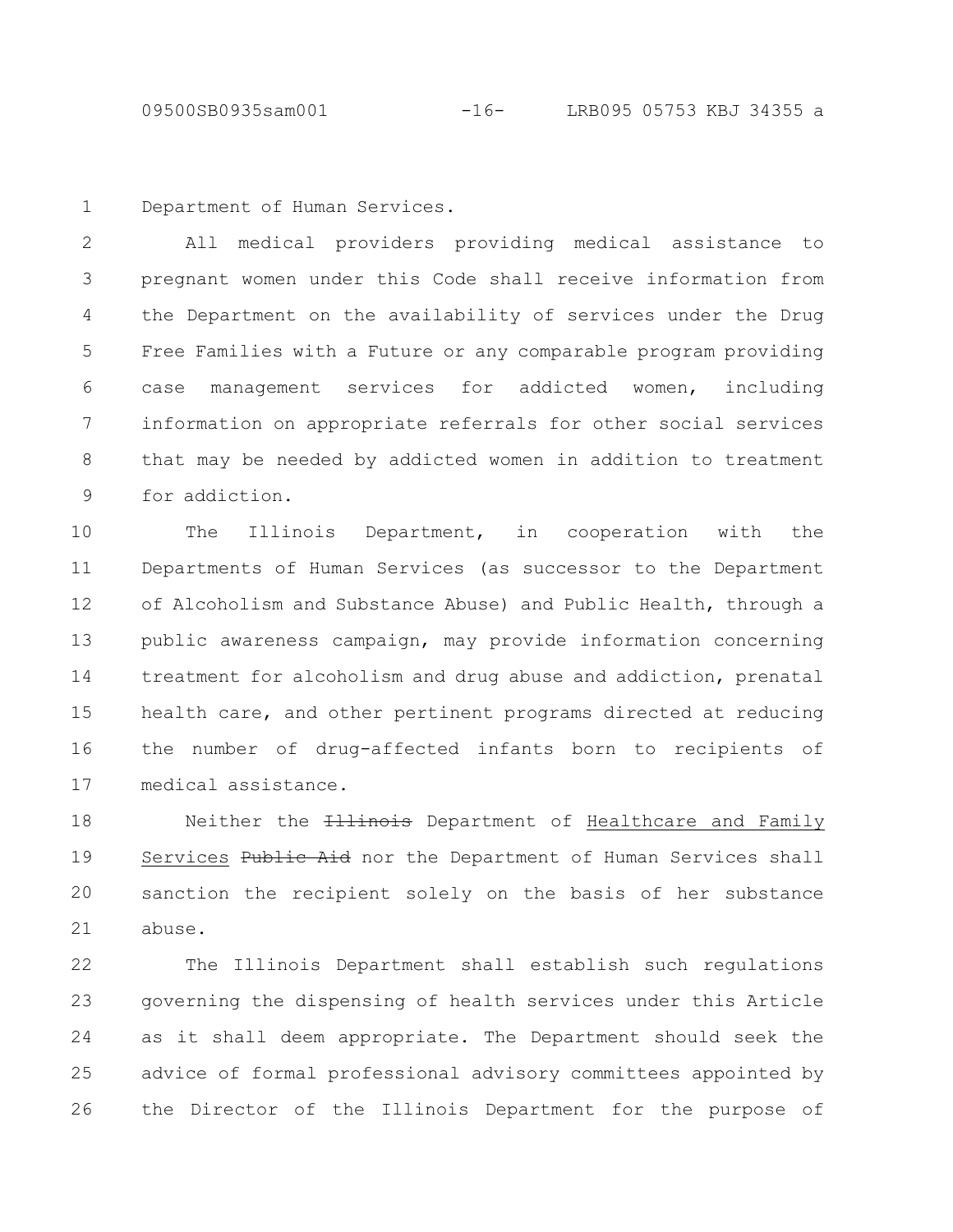09500SB0935sam001 -17- LRB095 05753 KBJ 34355 a

providing regular advice on policy and administrative matters, information dissemination and educational activities for medical and health care providers, and consistency in procedures to the Illinois Department. 1 2 3 4

The Illinois Department may develop and contract with Partnerships of medical providers to arrange medical services for persons eligible under Section 5-2 of this Code. Implementation of this Section may be by demonstration projects in certain geographic areas. The Partnership shall be represented by a sponsor organization. The Department, by rule, shall develop qualifications for sponsors of Partnerships. Nothing in this Section shall be construed to require that the sponsor organization be a medical organization. 5 6 7 8 9 10 11 12 13

The sponsor must negotiate formal written contracts with medical providers for physician services, inpatient and outpatient hospital care, home health services, treatment for alcoholism and substance abuse, and other services determined necessary by the Illinois Department by rule for delivery by Partnerships. Physician services must include prenatal and obstetrical care. The Illinois Department shall reimburse medical services delivered by Partnership providers to clients in target areas according to provisions of this Article and the Illinois Health Finance Reform Act, except that: 14 15 16 17 18 19 20 21 22 23

(1) Physicians participating in a Partnership and providing certain services, which shall be determined by the Illinois Department, to persons in areas covered by the 24 25 26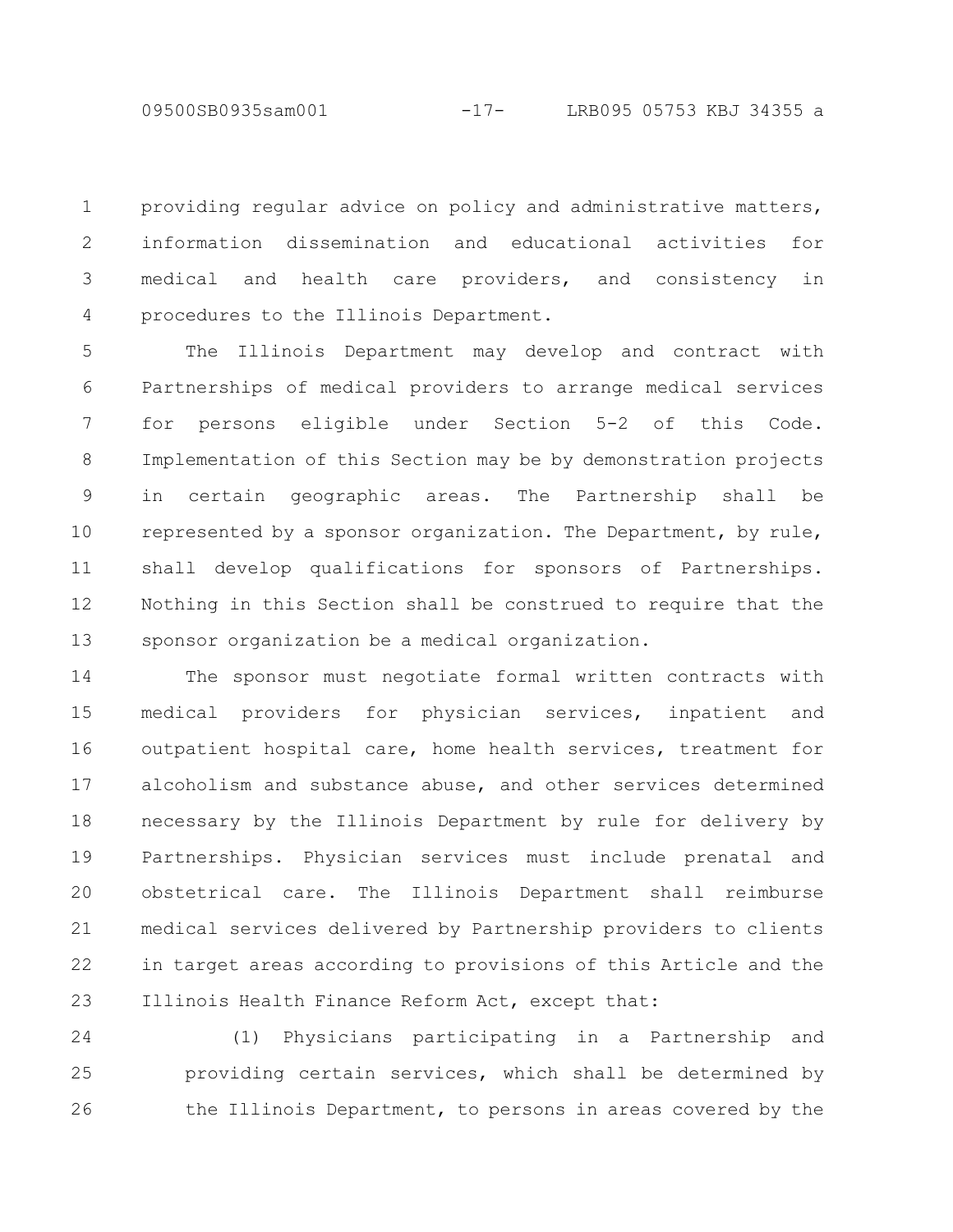Partnership may receive an additional surcharge for such services. 1 2

(2) The Department may elect to consider and negotiate financial incentives to encourage the development of Partnerships and the efficient delivery of medical care. 3 4 5

(3) Persons receiving medical services through Partnerships may receive medical and case management services above the level usually offered through the medical assistance program. 6 7 8 9

Medical providers shall be required to meet certain qualifications to participate in Partnerships to ensure the delivery of high quality medical services. These qualifications shall be determined by rule of the Illinois Department and may be higher than qualifications for participation in the medical assistance program. Partnership sponsors may prescribe reasonable additional qualifications for participation by medical providers, only with the prior written approval of the Illinois Department. 10 11 12 13 14 15 16 17 18

Nothing in this Section shall limit the free choice of practitioners, hospitals, and other providers of medical services by clients. In order to ensure patient freedom of choice, the Illinois Department shall immediately promulgate all rules and take all other necessary actions so that provided services may be accessed from therapeutically certified optometrists to the full extent of the Illinois Optometric Practice Act of 1987 without discriminating between service 19 20 21 22 23 24 25 26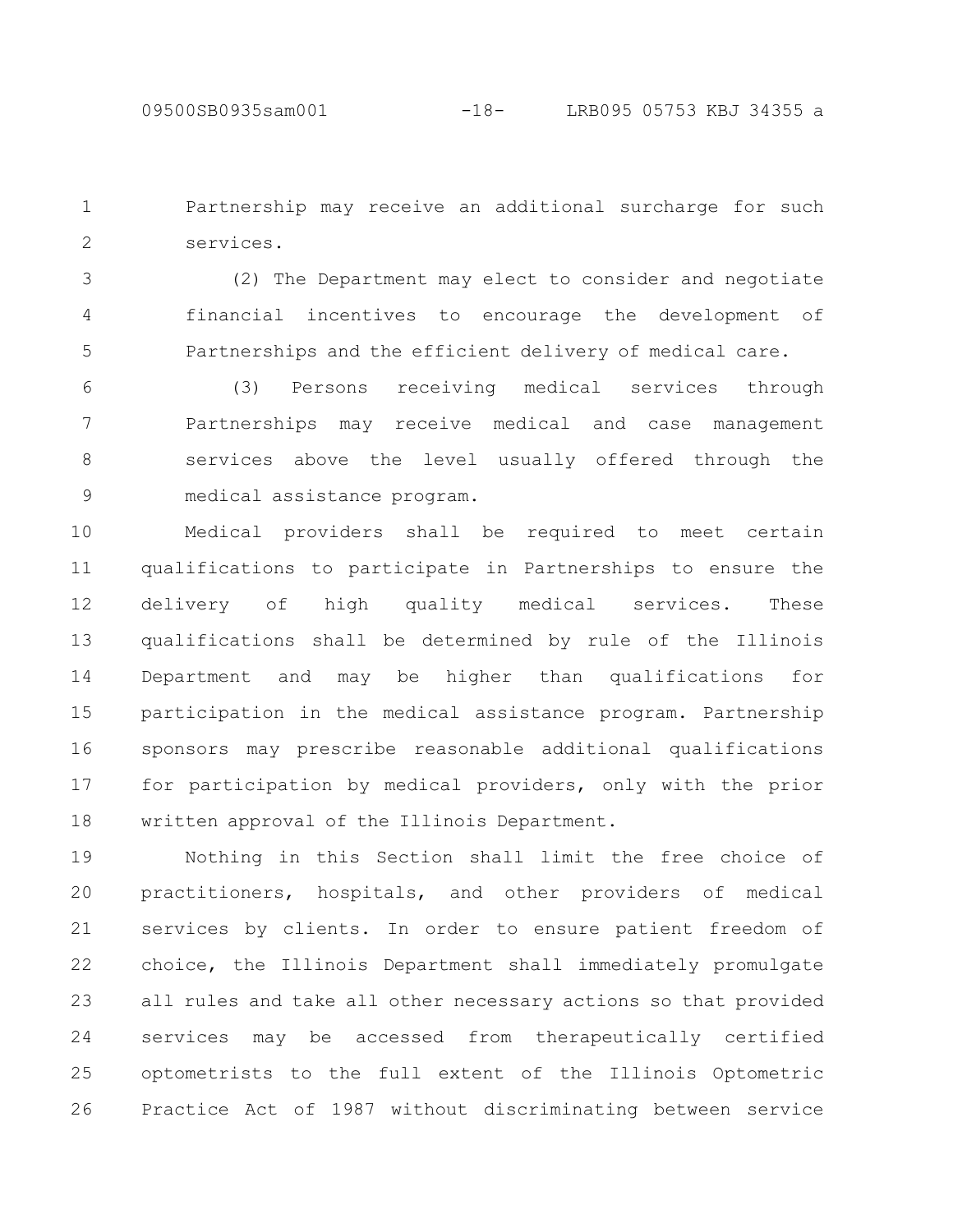providers. 1

The Department shall apply for a waiver from the United States Health Care Financing Administration to allow for the implementation of Partnerships under this Section. 2 3 4

The Illinois Department shall require health care providers to maintain records that document the medical care and services provided to recipients of Medical Assistance under this Article. The Illinois Department shall require health care providers to make available, when authorized by the patient, in writing, the medical records in a timely fashion to other health care providers who are treating or serving persons eligible for Medical Assistance under this Article. All dispensers of medical services shall be required to maintain and retain business and professional records sufficient to fully and accurately document the nature, scope, details and receipt of the health care provided to persons eligible for medical assistance under this Code, in accordance with regulations promulgated by the Illinois Department. The rules and regulations shall require that proof of the receipt of prescription drugs, dentures, prosthetic devices and eyeglasses by eligible persons under this Section accompany each claim for reimbursement submitted by the dispenser of such medical services. No such claims for reimbursement shall be approved for payment by the Illinois Department without such proof of receipt, unless the Illinois Department shall have put into effect and shall be operating a system of post-payment 5 6 7 8 9 10 11 12 13 14 15 16 17 18 19 20 21 22 23 24 25 26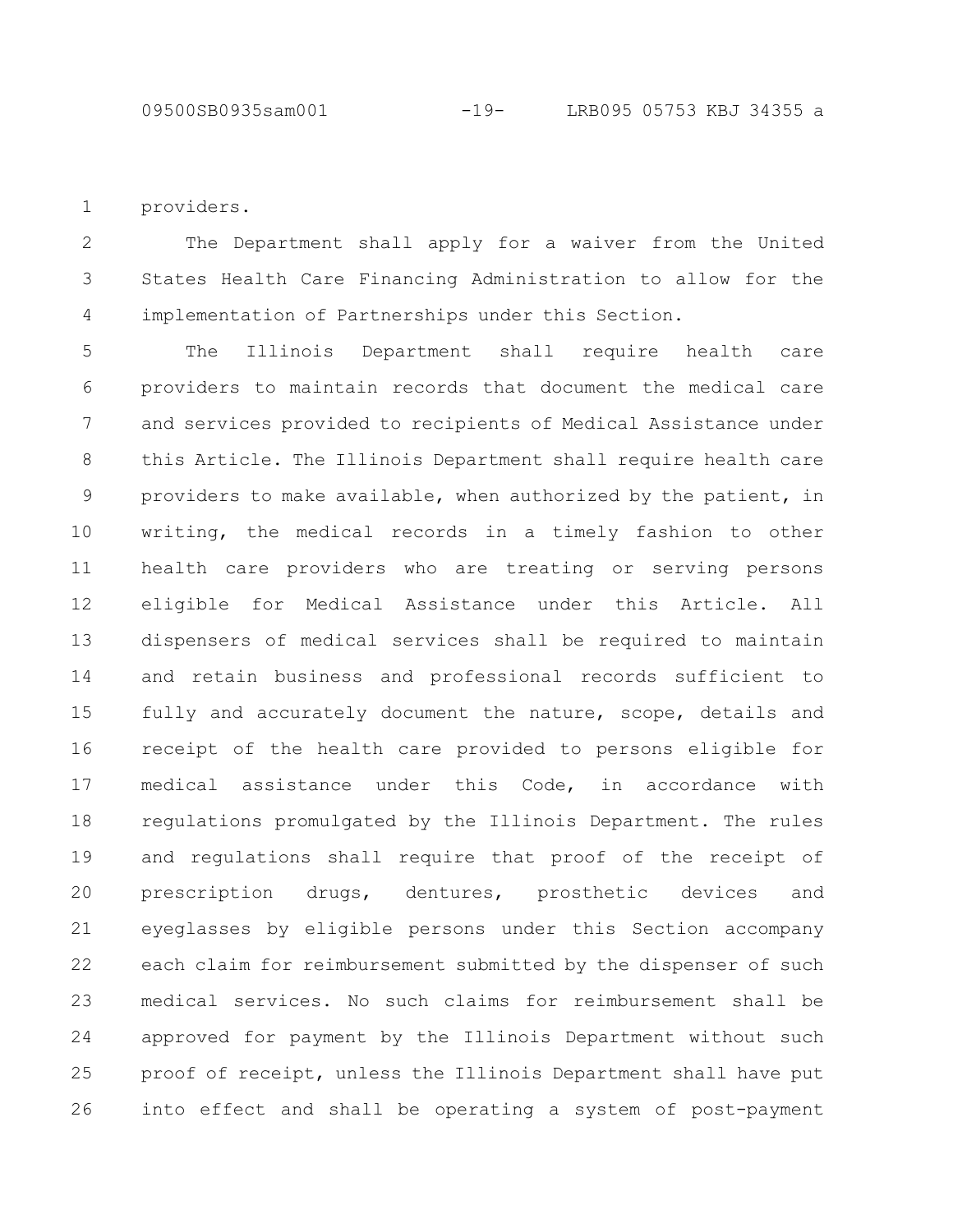09500SB0935sam001 -20- LRB095 05753 KBJ 34355 a

audit and review which shall, on a sampling basis, be deemed adequate by the Illinois Department to assure that such drugs, dentures, prosthetic devices and eyeglasses for which payment is being made are actually being received by eligible recipients. Within 90 days after the effective date of this amendatory Act of 1984, the Illinois Department shall establish a current list of acquisition costs for all prosthetic devices and any other items recognized as medical equipment and supplies reimbursable under this Article and shall update such list on a quarterly basis, except that the acquisition costs of all prescription drugs shall be updated no less frequently than every 30 days as required by Section 5-5.12. 1 2 3 4 5 6 7 8 9 10 11 12

The rules and regulations of the Illinois Department shall require that a written statement including the required opinion of a physician shall accompany any claim for reimbursement for abortions, or induced miscarriages or premature births. This statement shall indicate what procedures were used in providing such medical services. 13 14 15 16 17 18

The Illinois Department shall require all dispensers of medical services, other than an individual practitioner or group of practitioners, desiring to participate in the Medical Assistance program established under this Article to disclose all financial, beneficial, ownership, equity, surety or other interests in any and all firms, corporations, partnerships, associations, business enterprises, joint ventures, agencies, institutions or other legal entities providing any form of 19 20 21 22 23 24 25 26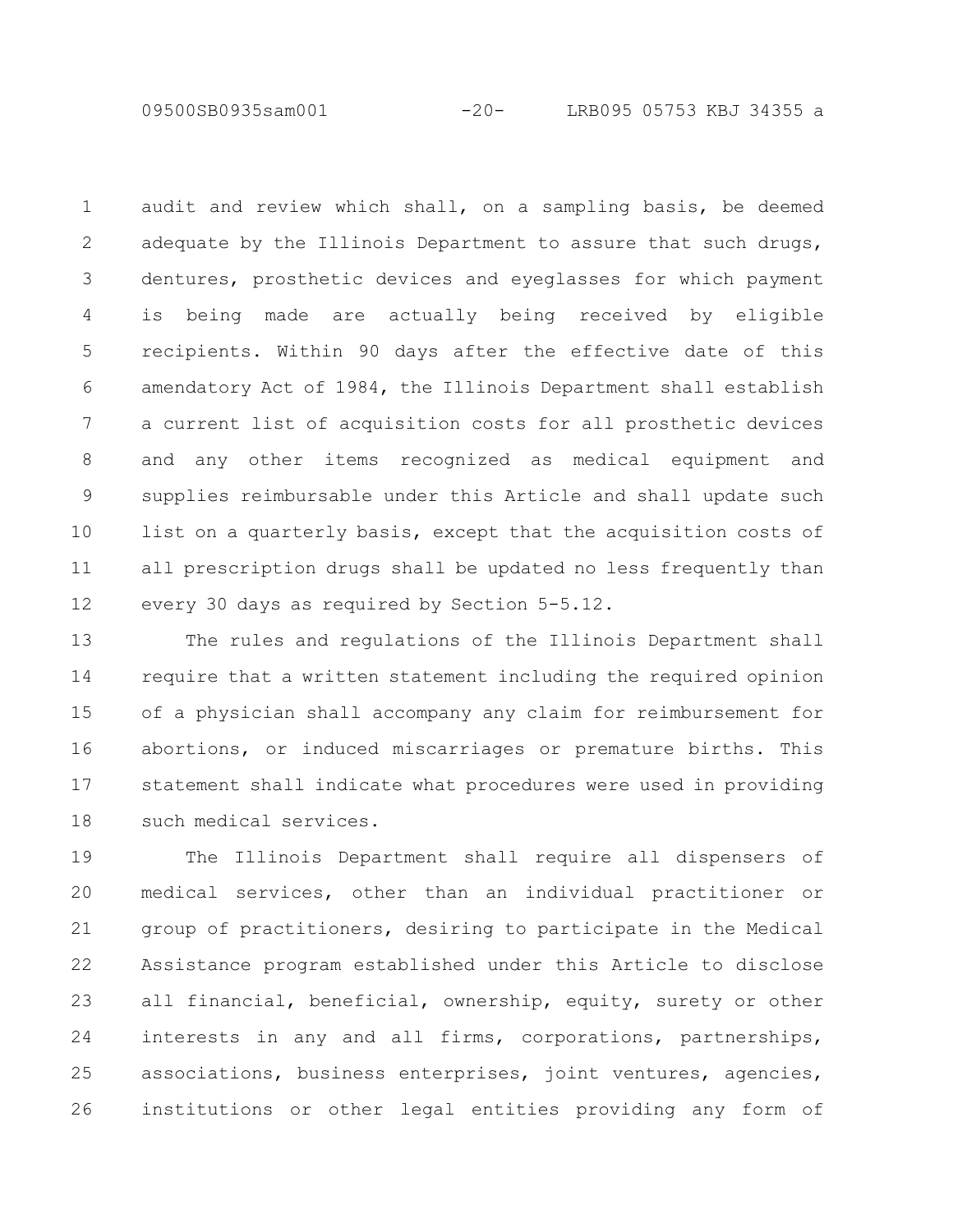1

health care services in this State under this Article.

The Illinois Department may require that all dispensers of medical services desiring to participate in the medical assistance program established under this Article disclose, under such terms and conditions as the Illinois Department may by rule establish, all inquiries from clients and attorneys regarding medical bills paid by the Illinois Department, which inquiries could indicate potential existence of claims or liens for the Illinois Department. 2 3 4 5 6 7 8 9

Enrollment of a vendor that provides non-emergency medical transportation, defined by the Department by rule, shall be conditional for 180 days. During that time, the Department of Healthcare and Family Services Public Aid may terminate the vendor's eligibility to participate in the medical assistance program without cause. That termination of eligibility is not subject to the Department's hearing process. 10 11 12 13 14 15 16

The Illinois Department shall establish policies, procedures, standards and criteria by rule for the acquisition, repair and replacement of orthotic and prosthetic devices and durable medical equipment. Such rules shall provide, but not be limited to, the following services: (1) immediate repair or replacement of such devices by recipients without medical authorization; and (2) rental, lease, purchase or lease-purchase of durable medical equipment in a cost-effective manner, taking into consideration the recipient's medical prognosis, the extent of the recipient's 17 18 19 20 21 22 23 24 25 26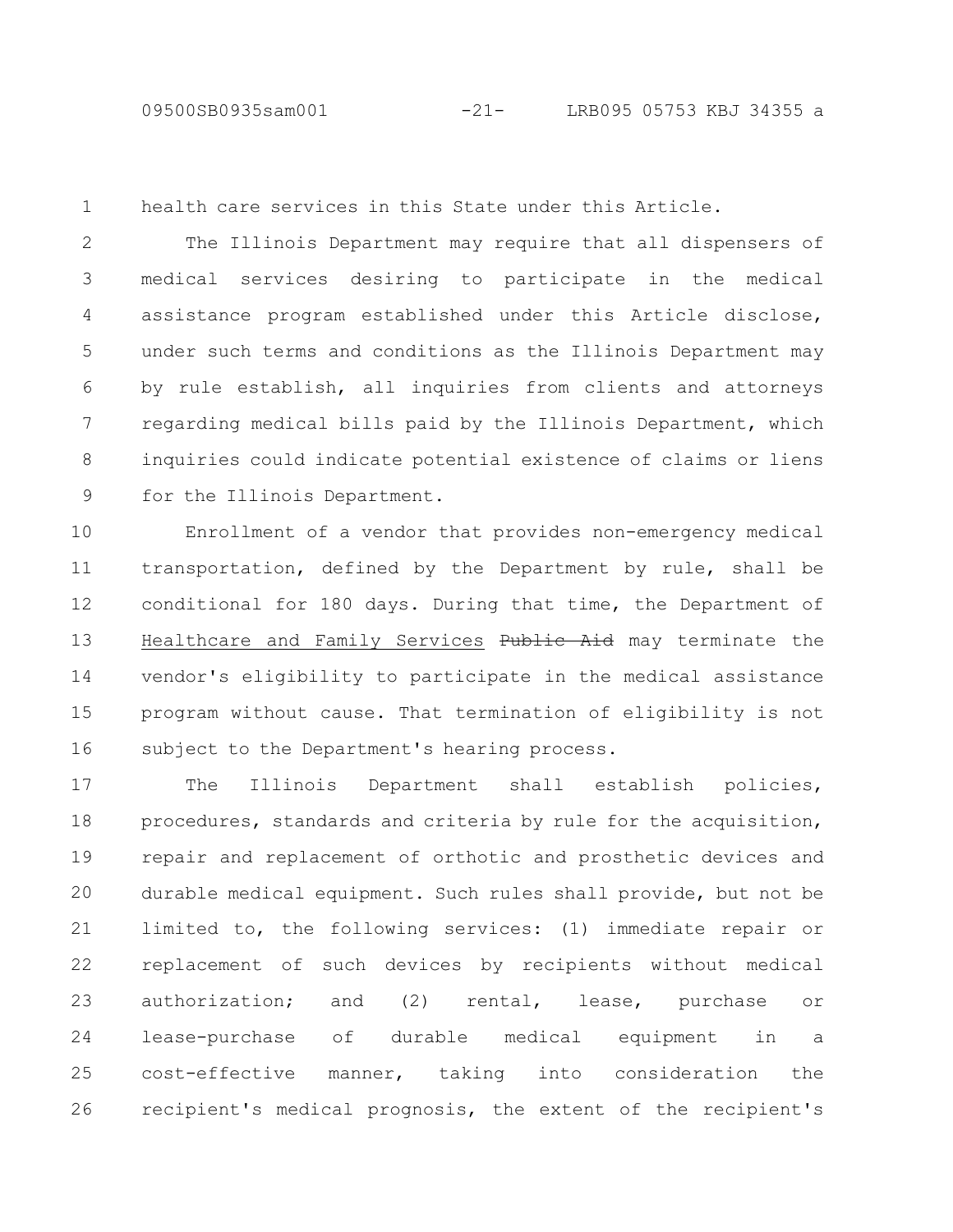needs, and the requirements and costs for maintaining such equipment. Such rules shall enable a recipient to temporarily acquire and use alternative or substitute devices or equipment pending repairs or replacements of any device or equipment previously authorized for such recipient by the Department. 1 2 3 4 5

The Department shall execute, relative to the nursing home prescreening project, written inter-agency agreements with the Department of Human Services and the Department on Aging, to effect the following: (i) intake procedures and common eligibility criteria for those persons who are receiving non-institutional services; and (ii) the establishment and development of non-institutional services in areas of the State where they are not currently available or are undeveloped. 6 7 8 9 10 11 12 13

The Illinois Department shall develop and operate, in cooperation with other State Departments and agencies and in compliance with applicable federal laws and regulations, appropriate and effective systems of health care evaluation and programs for monitoring of utilization of health care services and facilities, as it affects persons eligible for medical assistance under this Code. 14 15 16 17 18 19 20

The Illinois Department shall report annually to the General Assembly, no later than the second Friday in April of 1979 and each year thereafter, in regard to: 21 22 23

(a) actual statistics and trends in utilization of medical services by public aid recipients; 24 25

26

(b) actual statistics and trends in the provision of